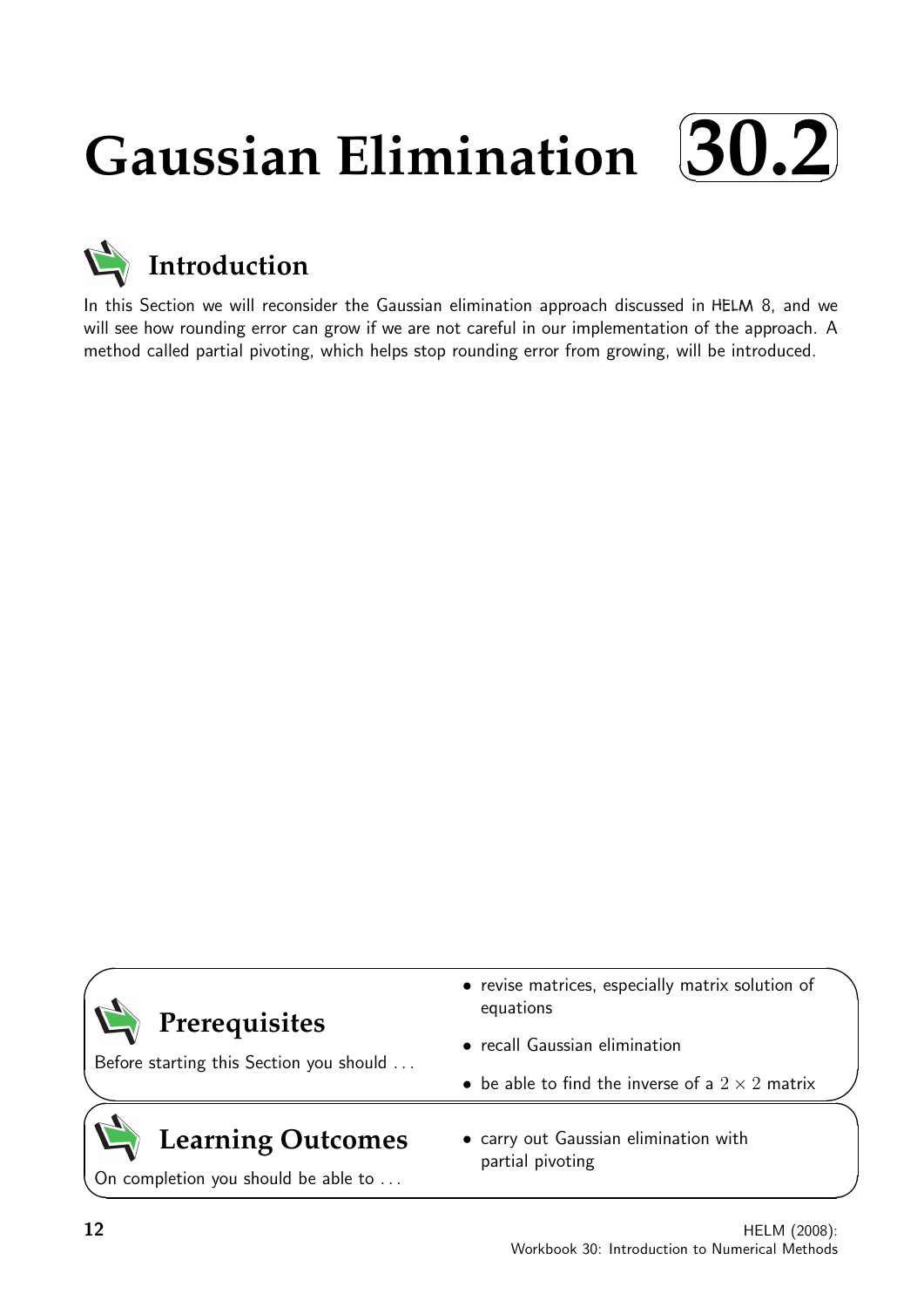

## **1. Gaussian elimination**

Recall from HELM 8 that the basic idea with Gaussian (or Gauss) elimination is to replace the matrix of coefficients with a matrix that is easier to deal with. Usually the nicer matrix is of upper triangular form which allows us to find the solution by **back substitution**. For example, suppose we have

$$
x_1 + 3x_2 - 5x_3 = 2
$$
  
\n
$$
3x_1 + 11x_2 - 9x_3 = 4
$$
  
\n
$$
-x_1 + x_2 + 6x_3 = 5
$$

which we can abbreviate using an **augmented matrix** to

| 1  | 3  | $\begin{bmatrix} -5 & 2 \\ -9 & 4 \\ 6 & 5 \end{bmatrix}$ |  |
|----|----|-----------------------------------------------------------|--|
| -3 | 11 | $-91$                                                     |  |
|    |    |                                                           |  |

We use the boxed element to eliminate any non-zeros below it. This involves the following row operations

| $\begin{bmatrix} 1 & 3 & -5 & 2 \end{bmatrix}$ |  |                                                                                              |  | $\begin{bmatrix} 1 & 3 & -5 & 2 \end{bmatrix}$ |  |
|------------------------------------------------|--|----------------------------------------------------------------------------------------------|--|------------------------------------------------|--|
|                                                |  | $\overline{3}$ 11 -9 4 $\overline{R2}$ - 3 $\times$ R1 $\Rightarrow$ $\overline{0}$ 2 6 -2 . |  |                                                |  |
|                                                |  | $\begin{bmatrix} -1 & 1 & 6 \end{bmatrix}$ 5   R3 + R1   0 4 1   7                           |  |                                                |  |

And the next step is to use the  $\boxed{2}$  to eliminate the non-zero below *it*. This requires the final row operation

$$
\begin{bmatrix} 1 & 3 & -5 & 2 \ 0 & 2 & 6 & -2 \ 0 & 4 & 1 & 7 \end{bmatrix} \xrightarrow{R3-2 \times R2} \Rightarrow \begin{bmatrix} 1 & 3 & -5 & 2 \ 0 & 2 & 6 & -2 \ 0 & 0 & -11 & 11 \end{bmatrix}.
$$

This is the augmented form for an upper triangular system, writing the system in extended form we have

$$
x_1 + 3x_2 - 5x_3 = 2
$$
  

$$
2x_2 + 6x_3 = -2
$$
  

$$
-11x_3 = 11
$$

which is easy to solve from the bottom up, by back substitution.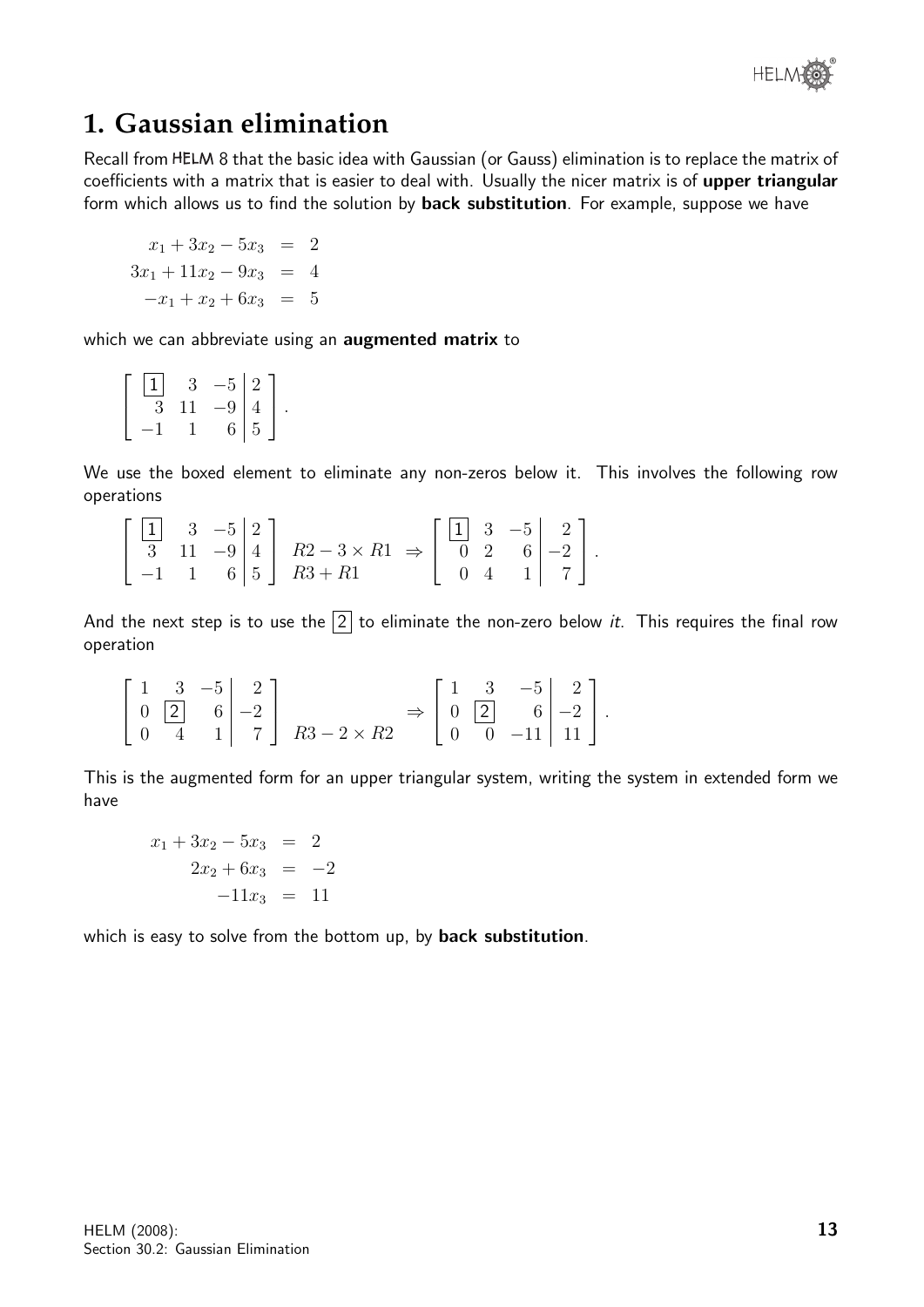

 $x_1 + 3x_2 - 5x_3 = 2$  $2x_2 + 6x_3 = -2$  $-11x_3 = 11$ 

## Solution

The bottom equation implies that  $x_3 = -1$ . The middle equation then gives us that

$$
2x_2 = -2 - 6x_3 = -2 + 6 = 4 \qquad \therefore \quad x_2 = 2
$$

and finally, from the top equation,

 $x_1 = 2 - 3x_2 + 5x_3 = 2 - 6 - 5 = -9.$ 

Therefore the solution to the problem stated at the beginning of this Section is

$$
\left[\begin{array}{c} x_1 \\ x_2 \\ x_3 \end{array}\right] = \left[\begin{array}{c} -9 \\ 2 \\ -1 \end{array}\right].
$$

The following Task will act as useful revision of the Gaussian elimination procedure.



Carry out row operations to reduce the matrix

$$
\left[\begin{array}{rrr} 2 & -1 & 4 \\ 4 & 3 & -1 \\ -6 & 8 & -2 \end{array}\right]
$$

into upper triangular form.

### Your solution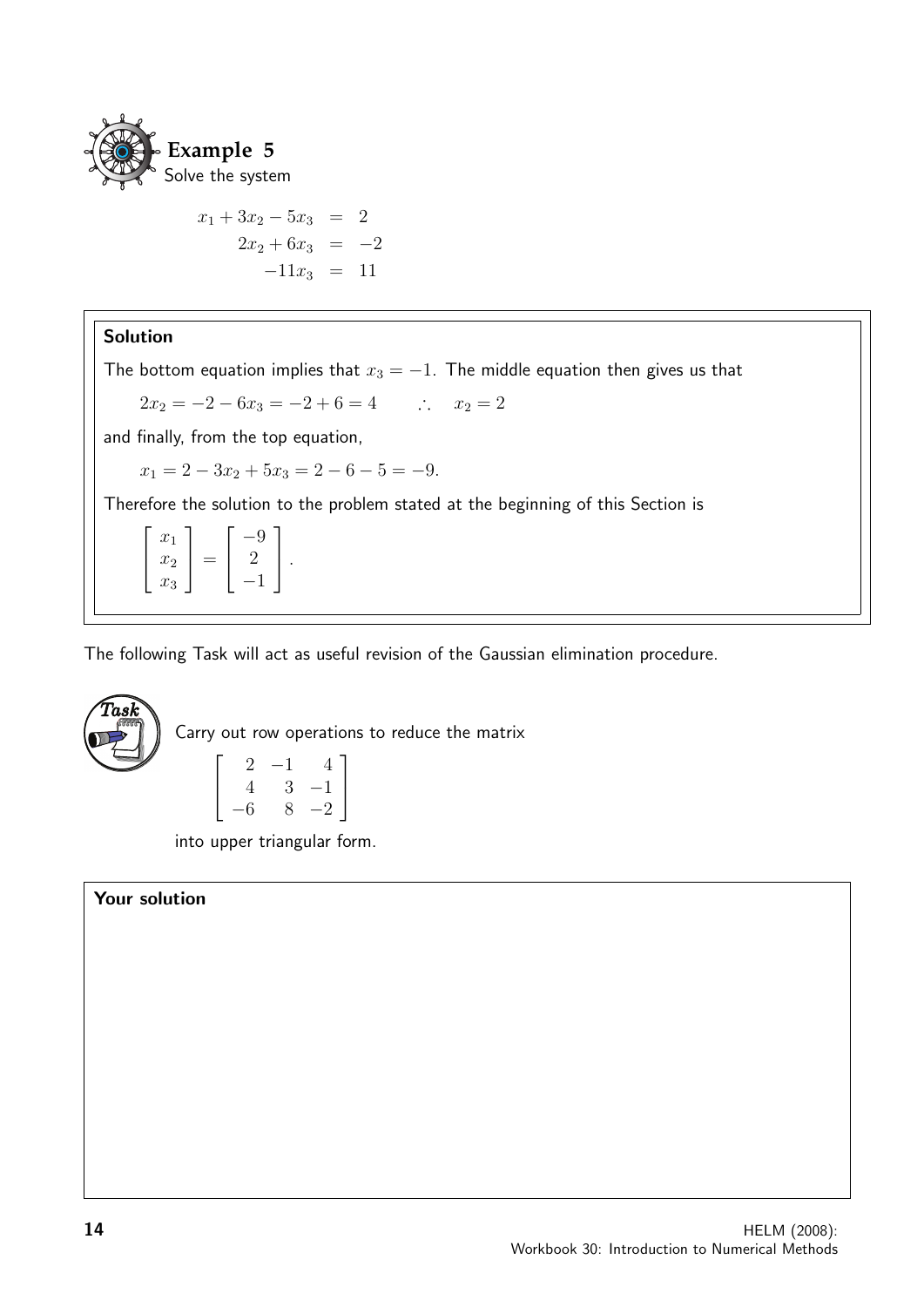

Answer

The row operations required to eliminate the non-zeros below the diagonal in the first column are as follows

 $\sqrt{ }$  $\overline{\phantom{a}}$  $2 -1 4$ 4 3 −1  $-6$  8  $-2$ 1  $\begin{array}{|c|c|c|c|}\n\hline\n & R2-2 \times R1 \\
\hline\n\text{De} & \text{De} & \text{De}\n\end{array}$  $R3 + 3 \times R1$ ⇒  $\sqrt{ }$  $\overline{\phantom{a}}$  $2 -1 4$ 0 5 −9 0 5 10 1  $\overline{1}$ Next we use the 5 on the diagonal to eliminate the 5 below it:  $\sqrt{ }$  $\vert$  $2 -1 4$ 0 5 −9 0 5 10 1  $\overline{1}$  $R3 - R2$ ⇒  $\sqrt{ }$  $\overline{\phantom{a}}$  $2 -1 4$ 0 5 −9 0 0 19 1  $\frac{1}{2}$ which is in the required upper triangular form.

# **2. Partial pivoting**

Partial pivoting is a refinement of the Gaussian elimination procedure which helps to prevent the growth of rounding error.

## **An example to motivate the idea**

Consider the example

 $\left[\begin{array}{cc} 10^{-4} & 1 \\ -1 & 2 \end{array}\right] \left[\begin{array}{c} x_1 \\ x_2 \end{array}\right]$ 1 =  $\lceil 1$ 1 1 .

First of all let us work out the exact answer to this problem

$$
\begin{bmatrix} x_1 \\ x_2 \end{bmatrix} = \begin{bmatrix} 10^{-4} & 1 \\ -1 & 2 \end{bmatrix}^{-1} \begin{bmatrix} 1 \\ 1 \end{bmatrix}
$$
  
= 
$$
\frac{1}{2 \times 10^{-4} + 1} \begin{bmatrix} 2 & -1 \\ 1 & 10^{-4} \end{bmatrix} \begin{bmatrix} 1 \\ 1 \end{bmatrix}
$$
  
= 
$$
\frac{1}{2 \times 10^{-4} + 1} \begin{bmatrix} 1 \\ 1 + 10^{-4} \end{bmatrix} = \begin{bmatrix} 0.999800... \\ 0.999900... \end{bmatrix}.
$$

Now we compare this exact result with the output from Gaussian elimination. Let us suppose, for sake of argument, that all numbers are rounded to 3 significant figures. Eliminating the one non-zero element below the diagonal, and remembering that we are only dealing with 3 significant figures, we obtain

 $\int 10^{-4}$  1  $0 \t 10^4$  $\left[\begin{array}{c}x_1\end{array}\right]$  $\overline{x_2}$ 1 =  $\begin{bmatrix} 1 \end{bmatrix}$  $10^{4}$ 1 .

The bottom equation gives  $x_2 = 1$ , and the top equation therefore gives  $x_1 = 0$ . Something has gone seriously wrong, for this value for  $x_1$  is nowhere near the true value 0.9998... found without rounding. The problem has been caused by using a small number  $(10^{-4})$  to eliminate a number much larger in magnitude  $(-1)$  below it.

The general idea with partial pivoting is to try to avoid using a small number to eliminate much larger numbers.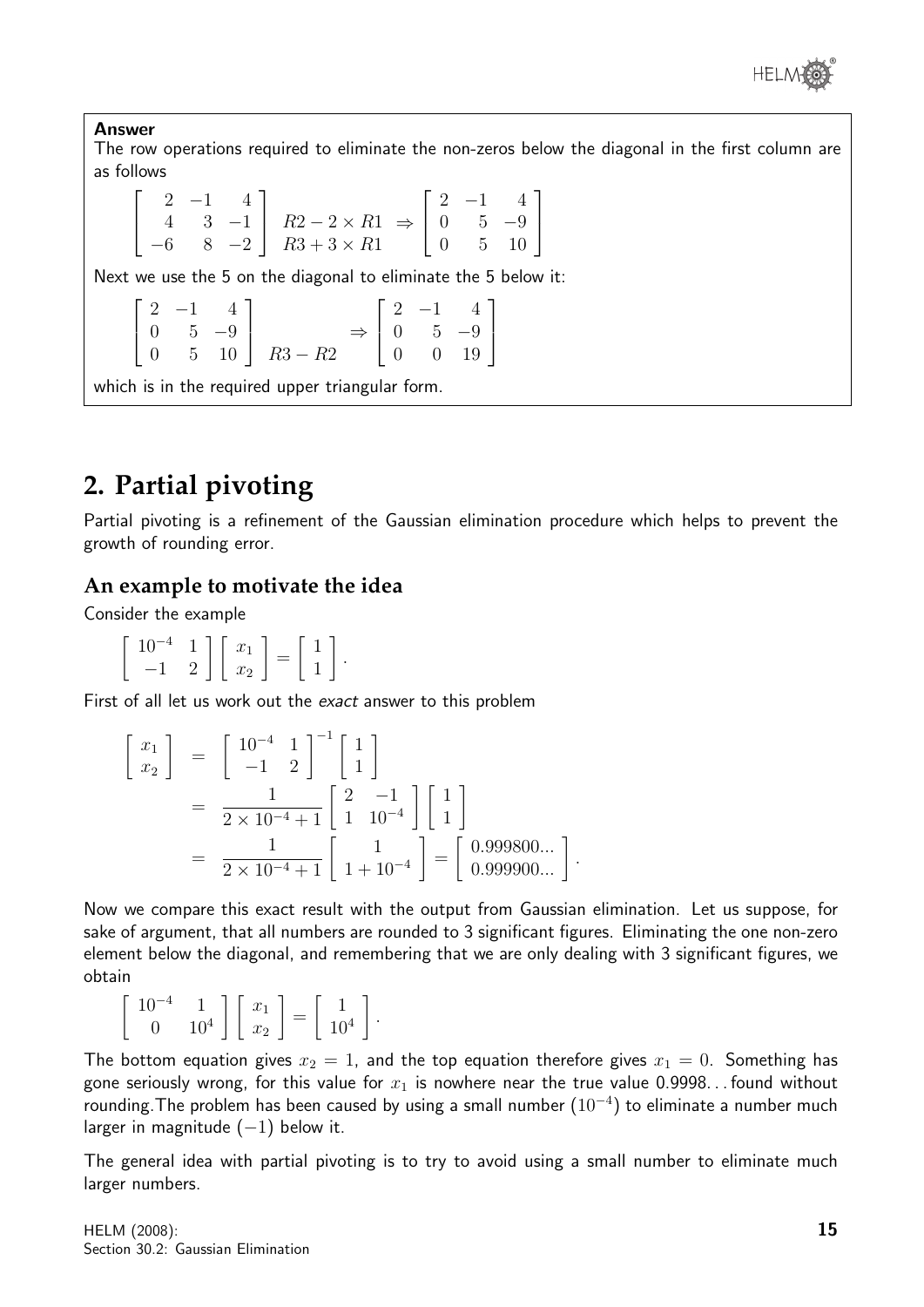Suppose we swap the rows

$$
\left[\begin{array}{cc} -1 & 2 \\ 10^{-4} & 1 \end{array}\right] \left[\begin{array}{c} x_1 \\ x_2 \end{array}\right] = \left[\begin{array}{c} 1 \\ 1 \end{array}\right]
$$

and proceed as normal, still using just 3 significant figures. This time eliminating the non-zero below the diagonal gives

$$
\left[\begin{array}{cc} -1 & 2 \\ 0 & 1 \end{array}\right] \left[\begin{array}{c} x_1 \\ x_2 \end{array}\right] = \left[\begin{array}{c} 1 \\ 1 \end{array}\right]
$$

which leads to  $x_2 = 1$  and  $x_1 = 1$ , which is an excellent approximation to the exact values, given that we are only using 3 significant figures.

## **Partial pivoting in general**

At each step the aim in Gaussian elimination is to use an element on the diagonal to eliminate all the non-zeros below. In partial pivoting we look at all of these elements (the diagonal and the ones below) and swap the rows (if necessary) so that the element on the diagonal is not very much smaller than the other elements.



## Partial Pivoting

This involves scanning a column from the diagonal down. If the diagonal entry is very much smaller than any of the others we swap rows. Then we proceed with Gaussian elimination in the usual way.

In practice on a computer we swap rows to ensure that the diagonal entry is always the largest possible (in magnitude). For calculations we can carry out by hand it is usually only necessary to worry about partial pivoting if a zero crops up in a place which stops Gaussian elimination working. Consider this example

$$
\begin{bmatrix} 1 & -3 & 2 & 1 \\ 2 & -6 & 1 & 4 \\ -1 & 2 & 3 & 4 \\ 0 & -1 & 1 & 1 \end{bmatrix} \begin{bmatrix} x_1 \\ x_2 \\ x_3 \\ x_4 \end{bmatrix} = \begin{bmatrix} -4 \\ 1 \\ 12 \\ 0 \end{bmatrix}.
$$

The first step is to use the 1 in the top left corner to eliminate all the non-zeros below it in the augmented matrix

|  |  | $1 -3 2 1 -4$ ]               |                                   |          |  | $\begin{bmatrix} 1 & -3 & 2 & 1 & -4 \end{bmatrix}$                                                       |  |
|--|--|-------------------------------|-----------------------------------|----------|--|-----------------------------------------------------------------------------------------------------------|--|
|  |  |                               | 2 -6 1 4   1   $R2 - 2 \times R1$ |          |  |                                                                                                           |  |
|  |  |                               | $-1$ 2 3 4 12 $R3 + R1$           |          |  | $\begin{array}{ c c c c c } \hline 0 & 0 & -3 & 2 & 9 \\ \hline 0 & -1 & 5 & 5 & 8 \\ \hline \end{array}$ |  |
|  |  | $0 \t -1 \t 1 \t 1 \t 0 \t 0$ |                                   | $-1$ 1 1 |  |                                                                                                           |  |

What we would like to do now is to use the boxed element to eliminate all the non-zeros below it. But clearly this is impossible. We need to apply partial pivoting. We look **down** the column starting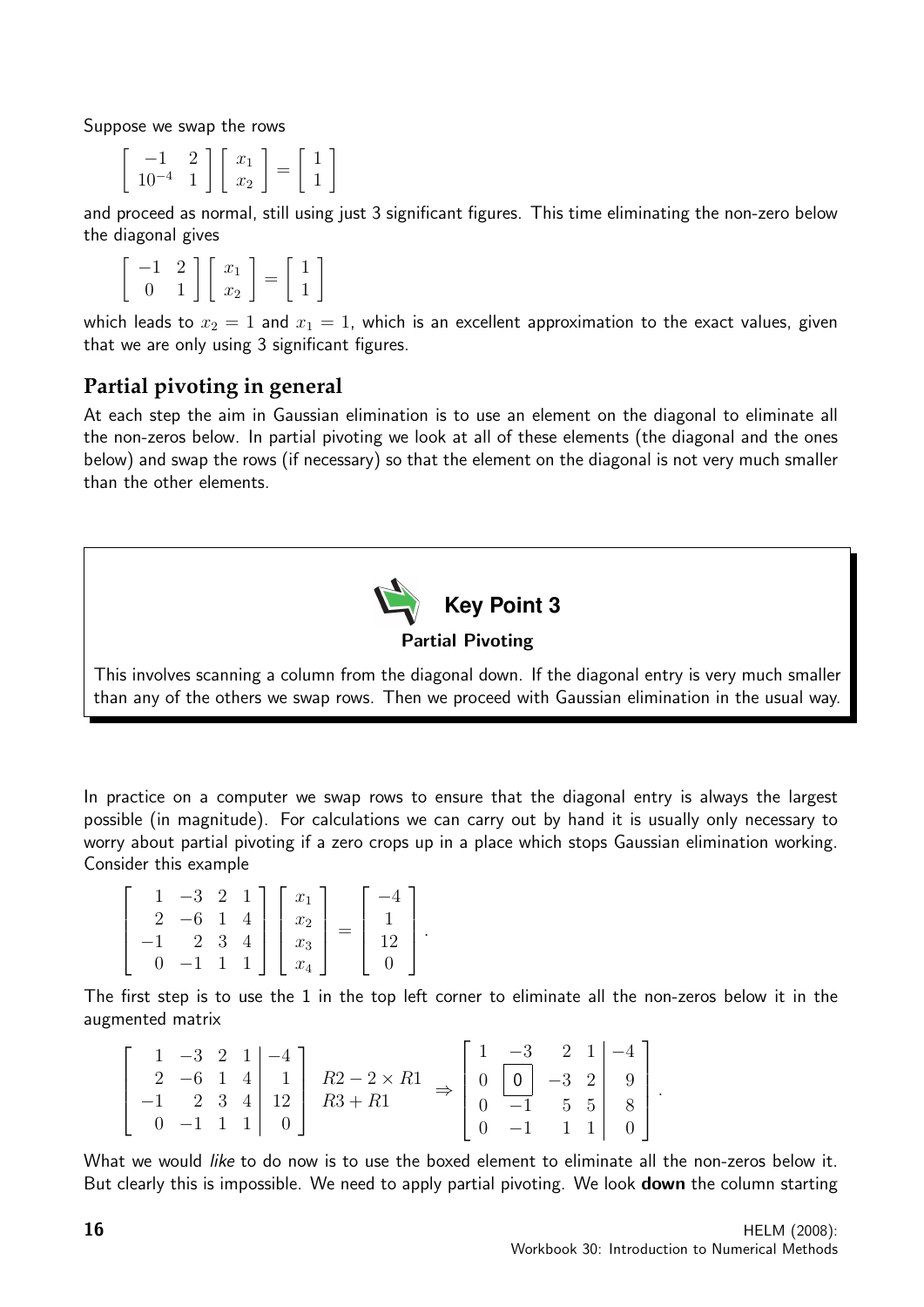

at the diagonal entry and see that the two possible candidates for the swap are both equal to  $-1$ . Either will do so let us swap the second and fourth rows to give

$$
\begin{bmatrix} 1 & -3 & 2 & 1 & -4 \ 0 & -1 & 1 & 1 & 0 \ 0 & -1 & 5 & 5 & 8 \ 0 & 0 & -3 & 2 & 9 \end{bmatrix}.
$$

That was the partial pivoting step. Now we proceed with Gaussian elimination

|  | $\begin{bmatrix} 1 & -3 & 2 & 1 & -4 \end{bmatrix}$                |  |                                                                                                                                                                                                                                            |  |  |  |
|--|--------------------------------------------------------------------|--|--------------------------------------------------------------------------------------------------------------------------------------------------------------------------------------------------------------------------------------------|--|--|--|
|  | $\begin{array}{ c c c c c } \hline 0 & -1 & 1 & 1 & 0 \end{array}$ |  |                                                                                                                                                                                                                                            |  |  |  |
|  |                                                                    |  | $\Rightarrow \left[\begin{array}{rrrrr} 1 & -3 & 2 & 1 & -4 \\ 0 & -1 & 1 & 1 & 0 \\ 0 & 0 & 4 & 4 & 8 \\ 0 & 0 & -3 & 2 & 9 \end{array}\right].$<br>$\begin{array}{ c c c c c c } \hline 0 & -1 & 5 & 5 & 8 & R3-R2 \ \hline \end{array}$ |  |  |  |
|  | $\begin{bmatrix} 0 & 0 & -3 & 2 & 9 \end{bmatrix}$                 |  |                                                                                                                                                                                                                                            |  |  |  |

The arithmetic is simpler if we cancel a factor of 4 out of the third row to give

| 1                | $-3$         |              | $2 \quad 1 \mid$ | $\begin{bmatrix} -4 \\ 0 \end{bmatrix}$ |
|------------------|--------------|--------------|------------------|-----------------------------------------|
| $\Omega$         | $-1$         | $\mathbf{1}$ |                  |                                         |
| $\left( \right)$ | $\mathbf{0}$ | 1            |                  | $\overline{2}$                          |
| 0                | $\theta$     | $-3\quad2$   |                  | $\overline{9}$                          |

And the elimination phase is completed by removing the  $-3$  from the final row as follows

|  |  | $\begin{bmatrix} 1 & -3 & 2 & 1 & -4 \end{bmatrix}$ |                                                                                                                      |  |  |                                                                                                                                                    |  |
|--|--|-----------------------------------------------------|----------------------------------------------------------------------------------------------------------------------|--|--|----------------------------------------------------------------------------------------------------------------------------------------------------|--|
|  |  | $\begin{bmatrix} 0 & -1 & 1 & 1 \end{bmatrix}$      |                                                                                                                      |  |  |                                                                                                                                                    |  |
|  |  |                                                     | $\left[\begin{array}{ccc c} 0 & 0 & 1 & 1 & 2 \\ 0 & 0 & -3 & 2 & 9 \end{array}\right] \xrightarrow{R4+3 \times R3}$ |  |  | $\Rightarrow \left[\begin{array}{cccc c} 1 & -3 & 2 & 1 & -4 \\ 0 & -1 & 1 & 1 & 0 \\ 0 & 0 & 1 & 1 & 2 \\ 0 & 0 & 0 & 5 & 15 \end{array}\right].$ |  |
|  |  |                                                     |                                                                                                                      |  |  |                                                                                                                                                    |  |

This system is upper triangular so back substitution can be used now to work out that  $x_4 = 3$ ,  $x_3 = -1$ ,  $x_2 = 2$  and  $x_1 = 1$ .

The Task below is a case in which partial pivoting is required.

.

[For a large system which can be solved by Gauss elimination see Engineering Example 1 on page 62].



Transform the matrix

$$
\left[\begin{array}{rrr} 1 & -2 & 4 \\ -3 & 6 & -11 \\ 4 & 3 & 5 \end{array}\right]
$$

into upper triangular form using Gaussian elimination (with partial pivoting when necessary).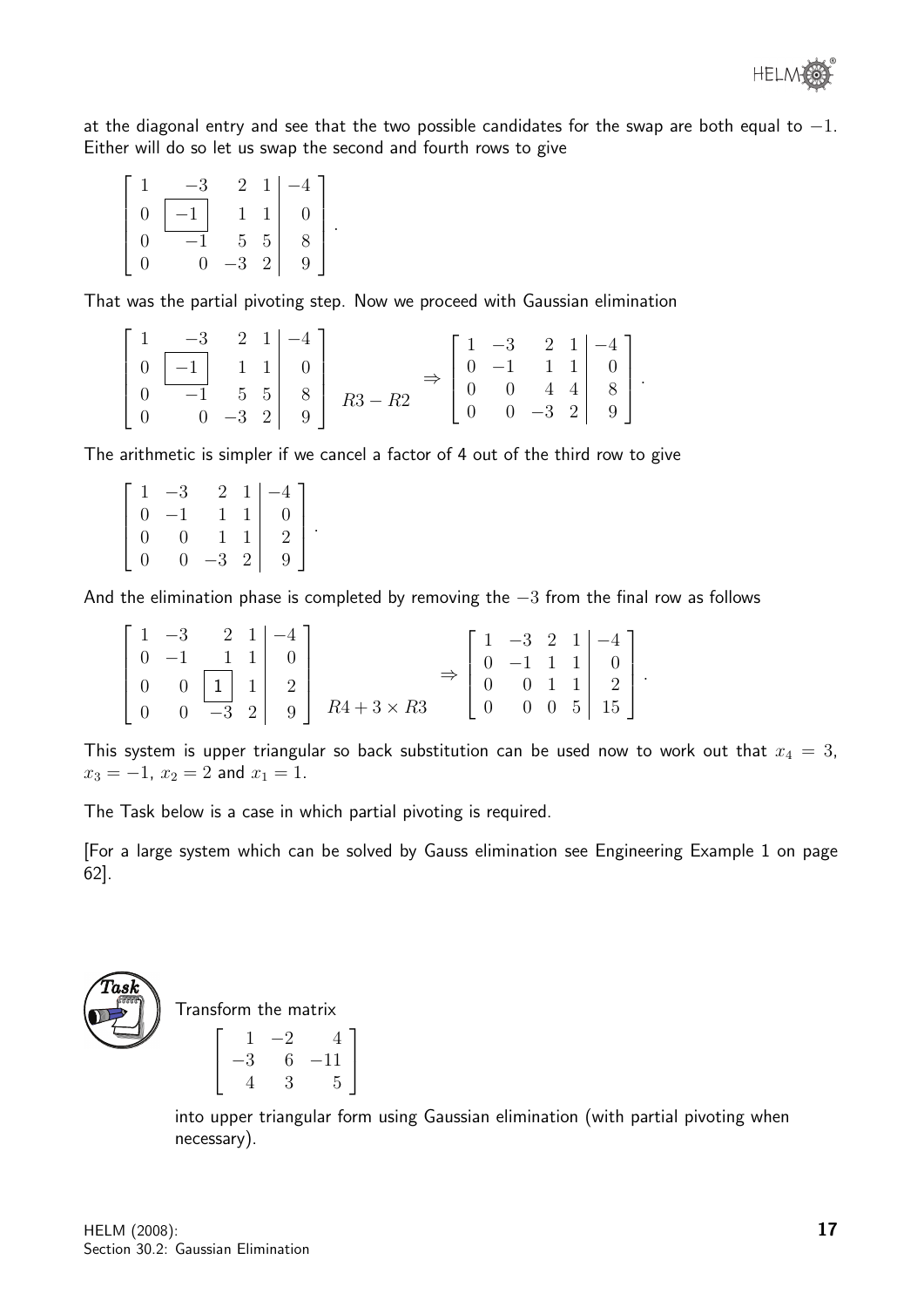Your solution

#### Answer

The row operations required to eliminate the non-zeros below the diagonal in the first column are

|  |  | $\begin{bmatrix} 1 & -2 & 4 \\ -3 & 6 & -11 \\ 4 & 3 & 5 \end{bmatrix}$ $R2 + 3 \times R1 \Rightarrow \begin{bmatrix} 1 & -2 & 4 \\ 0 & 0 & 1 \\ 0 & 11 & -11 \end{bmatrix}$ |  |  |
|--|--|------------------------------------------------------------------------------------------------------------------------------------------------------------------------------|--|--|

which puts a zero on the diagonal. We are forced to use partial pivoting and swapping the second and third rows gives

 $\sqrt{ }$  $\vert$  $1 -2 4$ 0 11 −11 0 0 1 1  $\frac{1}{2}$ 

which is in the required upper triangular form.



## When To Use Partial Pivoting

- 1. When carrying out Gaussian elimination on a computer, we would usually always swap rows so that the element on the diagonal is as large (in magnitude) as possible. This helps stop the growth of rounding error.
- 2. When doing hand calculations (not involving rounding) there are two reasons we might pivot
	- (a) If the element on the diagonal is zero, we have to swap rows so as to put a non-zero on the diagonal.
	- (b) Sometimes we might swap rows so that there is a "nicer" non-zero number on the diagonal than there would be without pivoting. For example, if the number on the diagonal can be arranged to be a 1 then no awkward fractions will be introduced when we carry out row operations related to Gaussian elimination.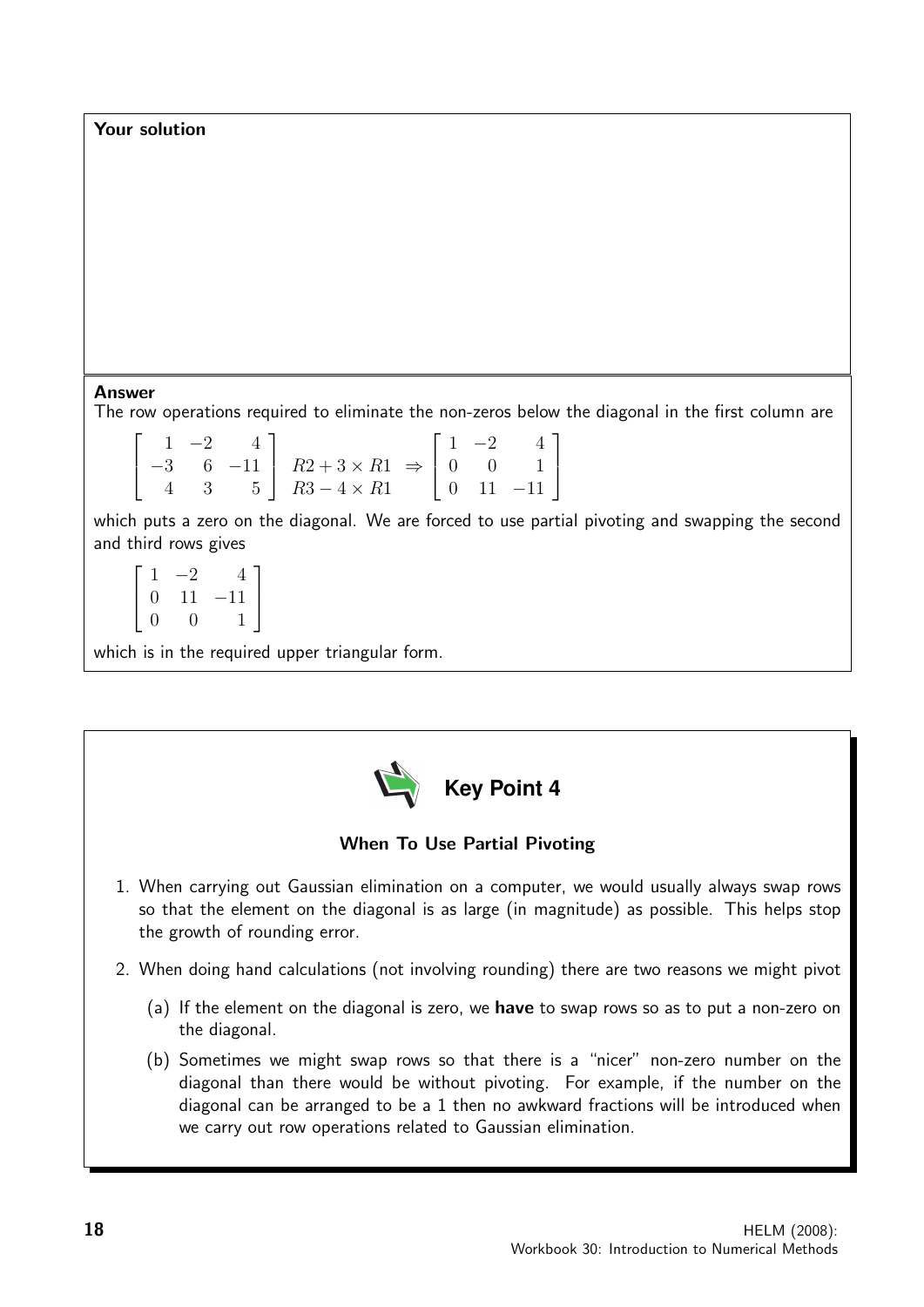

## **Exercises**

1. Solve the following system by back substitution

$$
x_1 + 2x_2 - x_3 = 3
$$
  

$$
5x_2 + 6x_3 = -2
$$
  

$$
7x_3 = -14
$$

2. (a) Show that the exact solution of the system of equations

$$
\left[\begin{array}{cc} 10^{-5} & 1 \\ -2 & 4 \end{array}\right] \left[\begin{array}{c} x_1 \\ x_2 \end{array}\right] = \left[\begin{array}{c} 2 \\ 10 \end{array}\right] \text{ is } \left[\begin{array}{c} x_1 \\ x_2 \end{array}\right] = \left[\begin{array}{c} -0.99998 \\ 2.00001 \end{array}\right].
$$

(b) Working to 3 significant figures, and using Gaussian elimination without pivoting, find an approximation to  $\left[\begin{array}{c} x_1 \end{array}\right]$  $\overline{x_2}$ 1 . Show that the rounding error causes the approximation to  $x_1$  to be a very poor one.

(c) Working to 3 significant figures, and using Gaussian elimination with pivoting, find an approximation to  $\left[\begin{array}{c} x_1 \end{array}\right]$  $\overline{x_2}$ 1 . Show that the approximation this time is a good one.

3. Carry out row operations (with partial pivoting if necessary) to reduce these matrices to upper triangular form.

(a) 
$$
\begin{bmatrix} 1 & -2 & 4 \\ -4 & -3 & -3 \\ -1 & 13 & 1 \end{bmatrix}
$$
, (b)  $\begin{bmatrix} 0 & -1 & 2 \\ 1 & -4 & 2 \\ -2 & 5 & -4 \end{bmatrix}$ , (c)  $\begin{bmatrix} -3 & 10 & 1 \\ 1 & -3 & 2 \\ -2 & 10 & -4 \end{bmatrix}$ .

(Hint: before tackling (c) you might like to consider point 2(b) in Key Point 4.)

#### Answers

1. From the last equation we see that  $x_3 = -2$ . Using this information in the second equation gives us  $x_2 = 2$ . Finally, the first equation implies that  $x_1 = -3$ .

2. (a) The formula 
$$
\begin{bmatrix} a & b \\ c & d \end{bmatrix}^{-1} = \frac{1}{ad - bc} \begin{bmatrix} d & -b \\ -c & a \end{bmatrix}
$$
 can be used to show that  
 $x_1 = -\frac{50000}{50001} = -0.99998$  and  $x_2 = \frac{200005}{100002} = 2.00001$  as required.

(b) Carrying out the elimination without pivoting, and rounding to 3 significant figures we find that  $x_2 = 2.00$  and that, therefore,  $x_1 = 0$ . This is a very poor approximation to  $x_1$ .

(c) To apply partial pivoting we swap the two rows and then eliminate the bottom left element. Consequently we find that, after rounding the system of equations to 3 significant figures,  $x_2 = 2.00$  and  $x_1 = -1.00$ . These give excellent agreement with the exact answers.